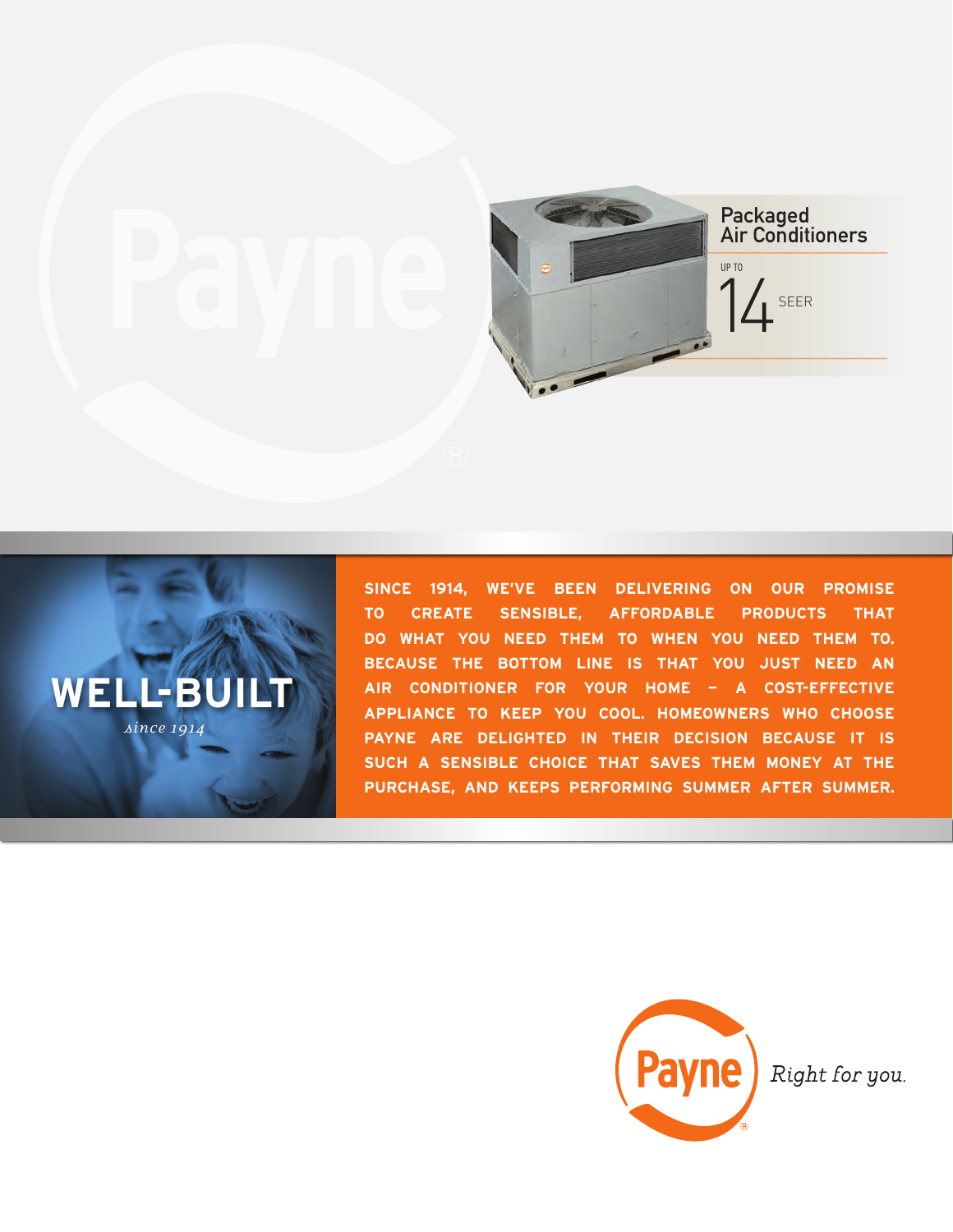### *The Well-Built Warranty.*

*Every packaged air conditioner we build is covered with a 10-year parts limited warranty.\* This warranty applies to the original owner of the properly registered product. Ask your Payne dealer about optional labor warranties.*

## *Run-tested and right for you.*

*Because we only feel comfortable providing you with long-lasting comfort and efficiency, only products that complete our testing with a 100% success rate make it out of the factory.* 

# **OUR PROMISE WHAT IS SEER?**

*Like a car's mpg, SEER (Seasonal Energy Efficiency Ratio) is the measure of cooling efficiency for an air conditioner. It tells you how much heat is removed from your home in relation to how many watts per hour it takes to reach your set comfort level. The higher the number the better, because when you waste energy you waste money.*

*To give you an example, the minimum SEER level for cooling operation in the U.S. is now 14. Payne offers models that exceed that, giving you even better efficiency.*



\*Warranty period is 5 years if not registered within 90 days. Jurisdictions where warranty restrictions are not allowed will automatically receive a 10-year parts limited warranty. See warranty certificate at payne.com for complete details, terms and exclusions.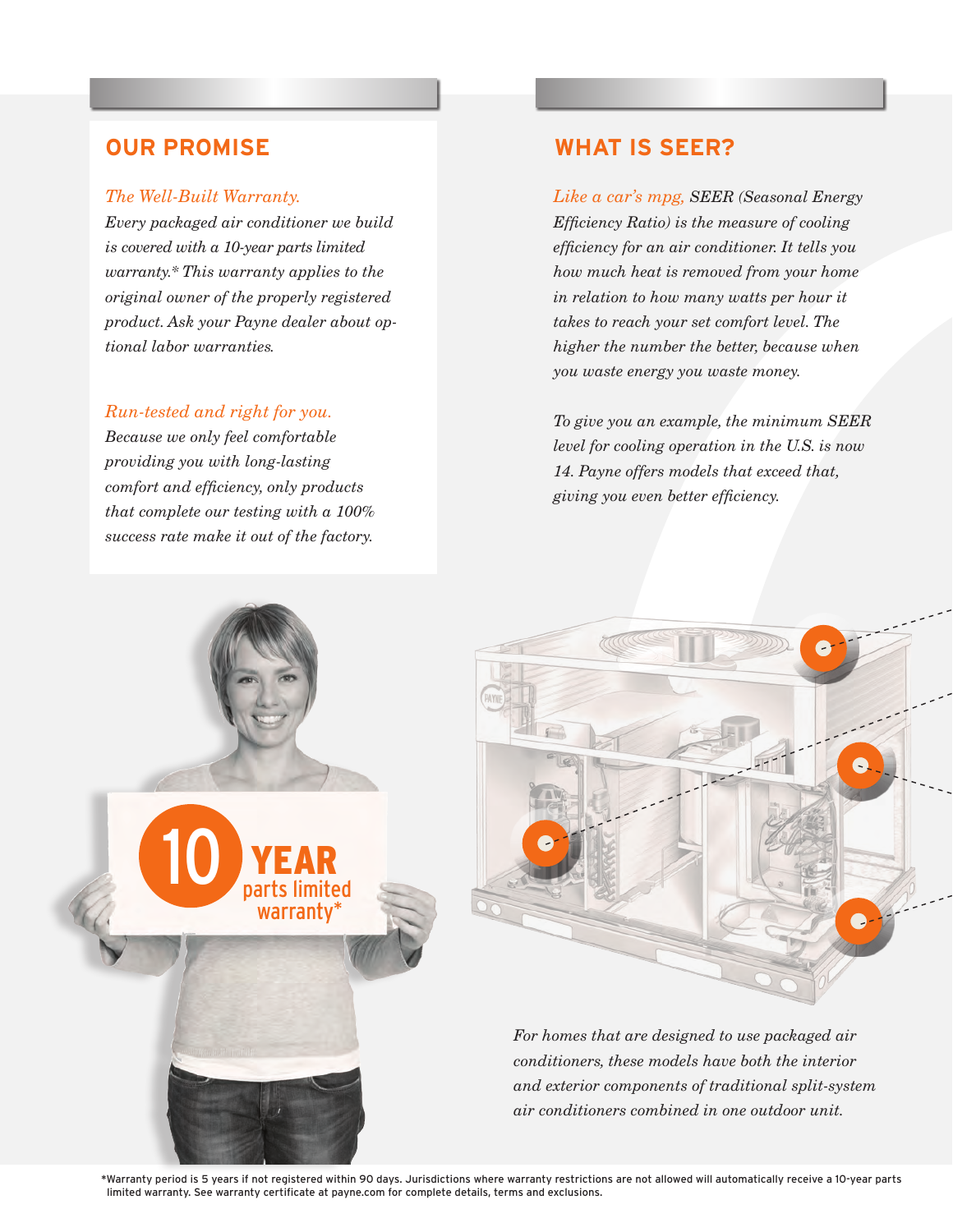*When you purchase Payne products, you will soon find out why they are right for you. Our packaged air conditioners aren't just affordable – they're built to perform. And since packaged air conditioners operate entirely outdoors, all components are designed for maximum durability.*

# **ENVIRONMENTALLY-SOUND R-410A**

These packaged air conditioners use the EPAapproved and chlorine-free R-410A refrigerant, an environmentally-sound alternative to R-22, for minimal effect on the Earth's ozone layer.

- **1 Lasting protection** *—* Exterior cabinetry is coated with a rugged baked-on enamel finish to provide scratch and corrosion resistance.
- **2 Reliable R-410A compressor** *—* You want the most important part of the entire unit to stay running strong, right? With built–in protective features, our compressor operates quietly and reliably for years of cooling comfort.
	- **3** Opt for heating Our optional heat package can be added to the blower cabinet to provide heating for areas that need it.
	- **5 Solid foundation** Our durable, composite base features outstanding drainage to help inhibit mold, algae, and bacterial growth. Outside, metal base rails provide added stability, plus easier handling and rigging for the dealer.





PA4G\*

**avne** 

.<br>Right for you.



- **Single-stage compressor**
- **Ground or rooftop installation**
- **R-410A refrigerant**



 $\frac{1}{4}$ **SEER PA47\*** UP TO

— **Single-stage compressor**

- **Ground or rooftop installation**
- **R-410A refrigerant**